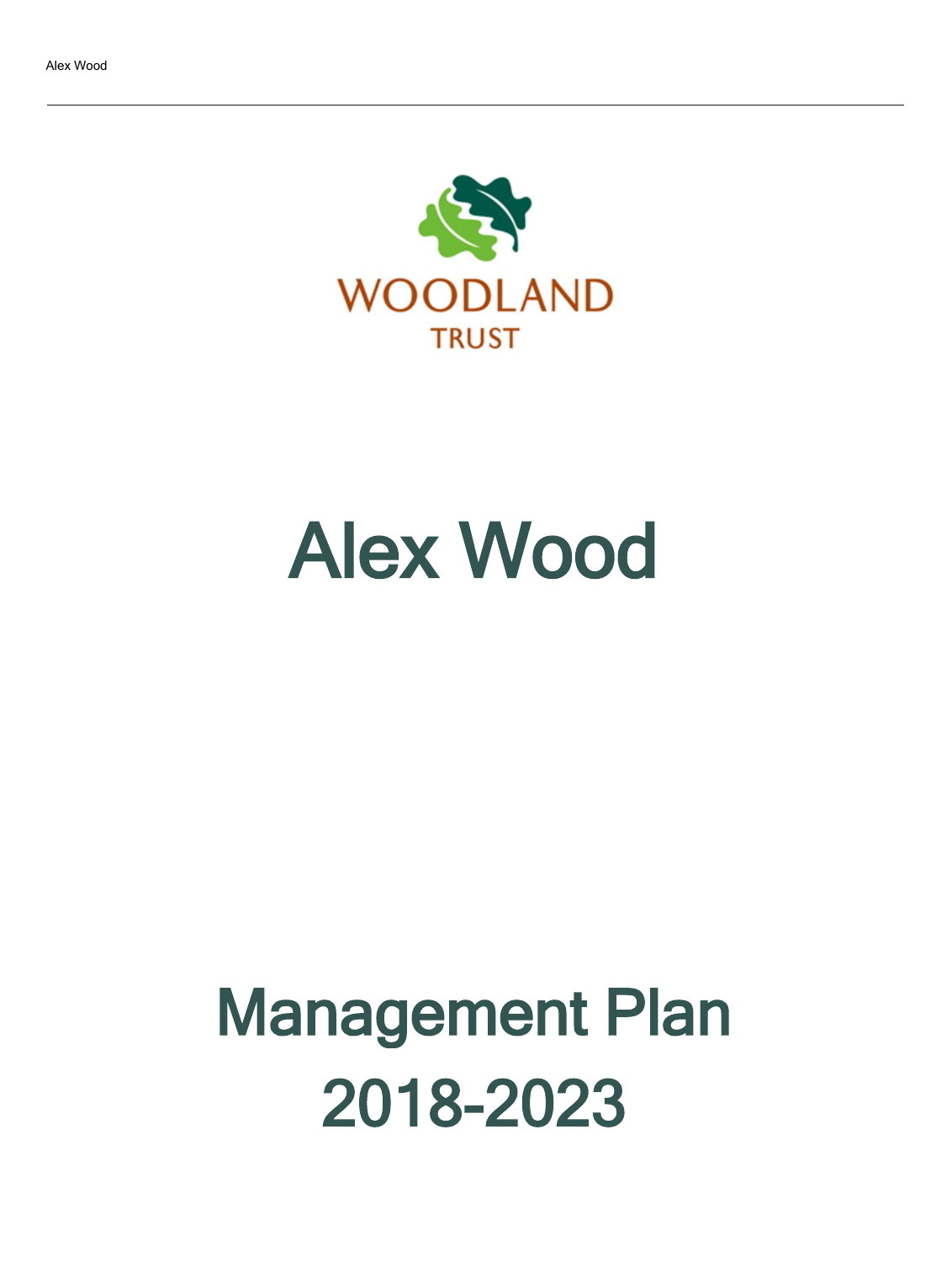#### MANAGEMENT PLAN - CONTENTS PAGE

ITEM Page No.

Introduction

Plan review and updating

#### Woodland Management Approach

**Summary** 

- 1.0 Site details
- 2.0 Site description
	- 2.1 Summary Description
	- 2.2 Extended Description
- 3.0 Public access information
	- 3.1 Getting there
	- 3.2 Access / Walks
- 4.0 Long term policy
- 5.0 Key Features
	- 5.1 Natural Secondary Woodland
	- 5.2 Informal Public Access
- 6.0 Work Programme

Appendix 1: Compartment descriptions **Glossary** 

# MAPS

Access Conservation Features Management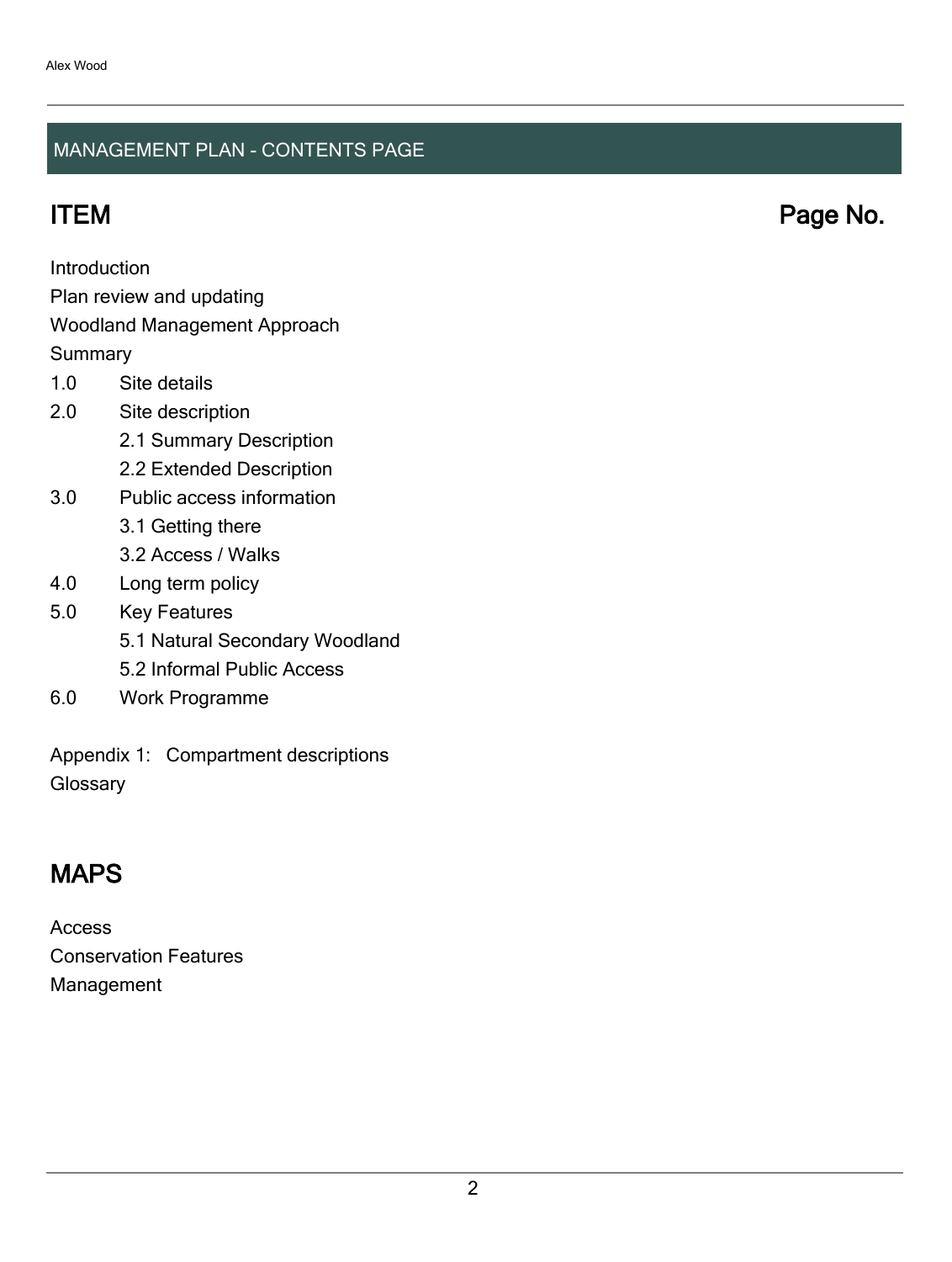# THE WOODLAND TRUST

# INTRODUCTION

The Trust's corporate aims and management approach guide the management of all the Trust's properties, and are described on Page 4. These determine basic management policies and methods, which apply to all sites unless specifically stated otherwise. Such policies include free public access; keeping local people informed of major proposed work; the retention of old trees and dead wood; and a desire for management to be as unobtrusive as possible. The Trust also has available Policy Statements covering a variety of woodland management issues.

The Trust's management plans are based on the identification of Key Features for the site and setting objectives for their management. A monitoring programme (not included in this plan) ensures that these objectives are met and any necessary management works are carried out.

Any legally confidential or sensitive species information about this site is not included in this version of the plan.

# PLAN REVIEW AND UPDATING

The information presented in this Management plan is held in a database which is continuously being amended and updated on our website. Consequently this printed version may quickly become out of date, particularly in relation to the planned work programme and on-going monitoring observations. Please either consult The Woodland Trust website [www.woodlandtrust.org.uk](http://www.woodlandtrust.org.uk/) or contact the Woodland Trust [\(wopsmail@woodlandtrust.org.uk](mailto:wopsmail@woodlandtrust.org.uk)) to confirm

details of the current management programme.

There is a formal review of this plan every 5 years and a summary of monitoring results can be obtained on request.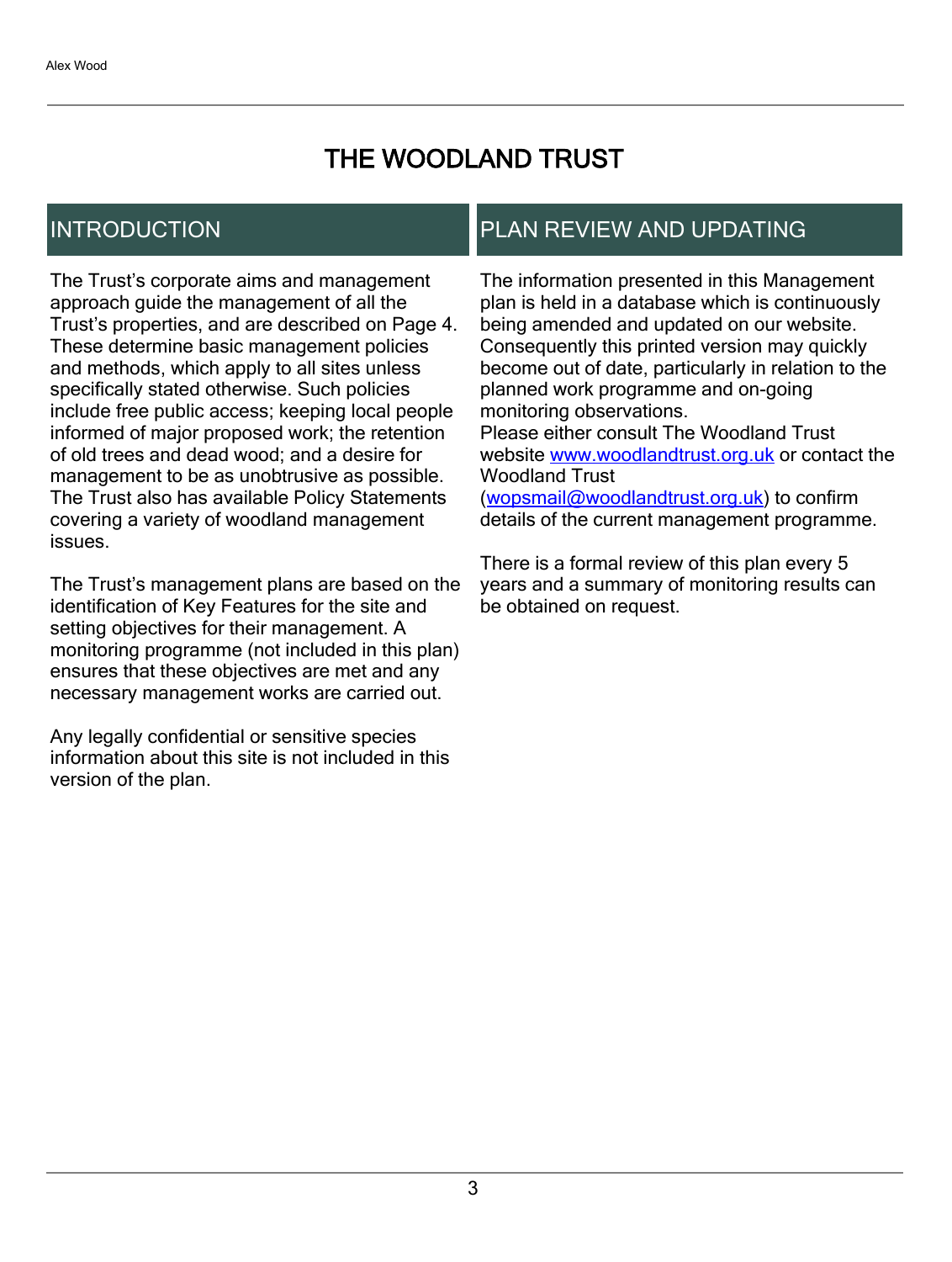# WOODLAND MANAGEMENT APPROACH

The management of our woods is based on our charitable purposes, and is therefore focused on improving woodland biodiversity and increasing peoples' understanding and enjoyment of woodland. Our strategic aims are to:

- Protect native woods, trees and their wildlife for the future
- Work with others to create more native woodlands and places rich in trees
- Inspire everyone to enjoy and value woods and trees

All our sites have a management plan which is freely accessible via our website [www.woodlandtrust.org.uk.](http://www.woodlandtrust.org.uk/) Our woods are managed to the UK Woodland Assurance Standard (UKWAS) and are certified with the Forest Stewardship Council® (FSC®) under licence FSC-C009406 and through independent audit.

In addition to the guidelines below we have specific guidance and policies on issues of woodland management which we review and update from time to time.

We recognise that all woods are different and that the management of our sites should also reflect their local landscape and where appropriate support local projects and initiatives. Guidelines like these provide a necessary overarching framework to guide the management of our sites but such management also requires decisions based on local circumstances and our Site Manager's intimate knowledge of each site.

The following guidelines help to direct our woodland management:

- 1. Our woods are managed to maintain their intrinsic key features of value and to reflect those of the surrounding landscape. We intervene when there is evidence that it is necessary to maintain or improve biodiversity and to further the development of more resilient woods and landscapes.
- 2. We establish new native woodland using both natural regeneration and tree planting, but largely the latter, particularly when there are opportunities for involving people.
- 3. We provide free public access to woods for quiet, informal recreation and our woods are managed to make them accessible, welcoming and safe.
- 4. The long term vision for our non-native plantations on ancient woodland sites is to restore them to predominantly native species composition and semi-natural structure, a vision that equally applies to our secondary woods.
- 5. Existing semi-natural open-ground and freshwater habitats are restored and maintained wherever their management can be sustained and new open ground habitats created where appropriate.
- 6. The heritage and cultural value of sites is taken into account in our management and, in particular, our ancient trees are retained for as long as possible.
- 7. Woods can offer the potential to generate income both from the sustainable harvesting of wood products and the delivery of other services. We will therefore consider the potential to generate income from our estate to help support our aims.
- 8. We work with neighbours, local people, organisations and other stakeholders in developing the management of our woods. We recognise the benefits of local community woodland ownership and management. Where appropriate we allow our woods to be used to support local woodland, conservation, education and access initiatives.
- 9. We use and offer the estate where appropriate, for the purpose of demonstration, evidence gathering and research associated with the conservation, recreational and sustainable management of woodlands. In particular we will develop and maintain a network of long-term monitoring sites across the estate.
- 10 Any activities we undertake will conform to sustainable forest management principles, be appropriate for the site and will be balanced with our primary objectives of enhancing the biodiversity and recreational value of our woods and the wider landscapes.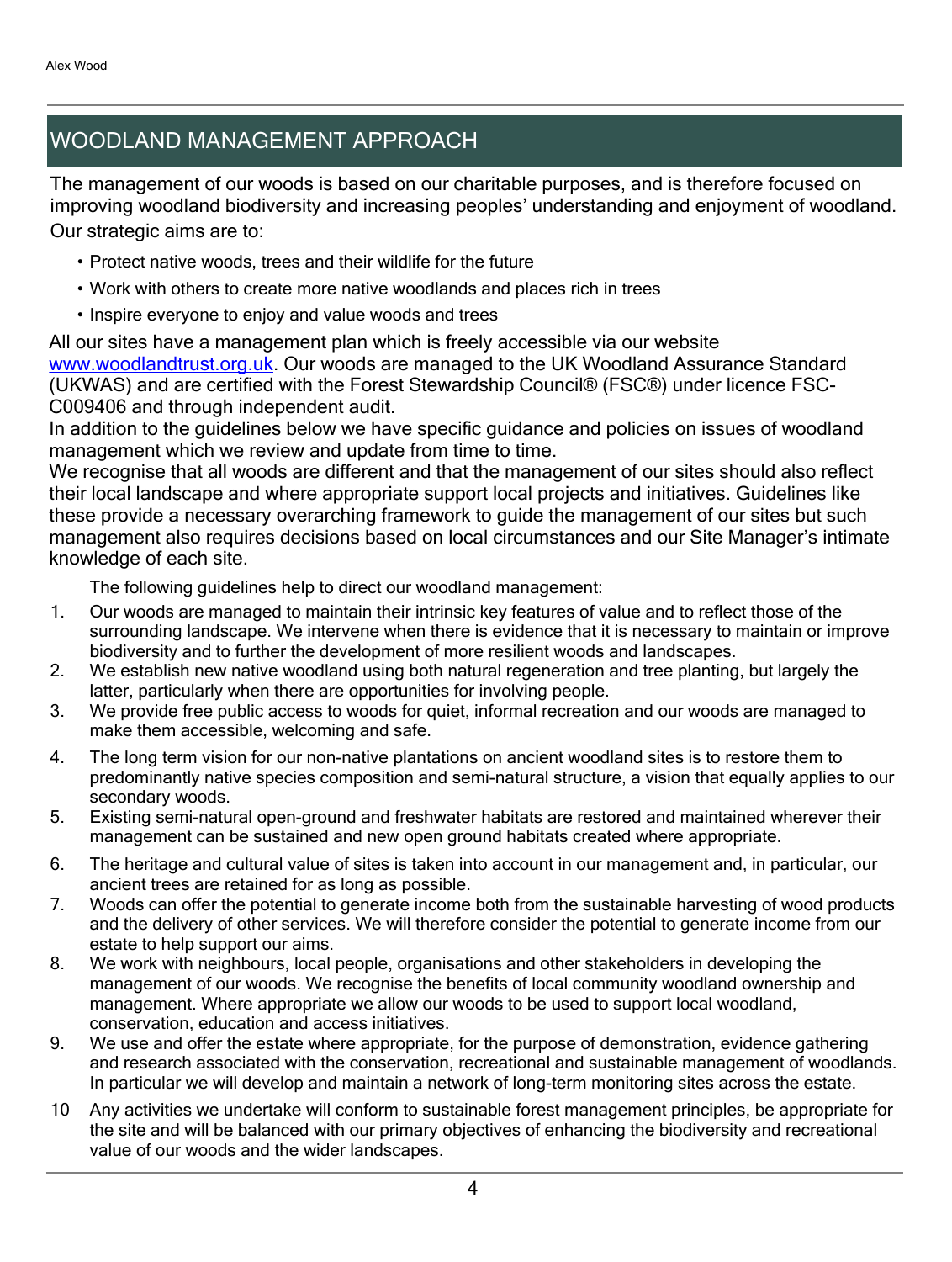# SUMMARY

This public management plan briefly describes the site, specifically mentions information on public access, sets out the long term policy and lists the Key Features which drive management actions. The Key Features are specific to this site - their significance is outlined together with their long (50 year+) and short (5 year) term objectives. The short term objectives are complemented by a detailed Work Programme for the period of this management plan. Detailed compartment descriptions are listed in the appendices which include any major management constraints and designations. A short glossary of technical terms is at the end. The Key Features and general woodland condition of this site are subject to a formal monitoring programme which is maintained in a central database. A summary of monitoring results is available on request.

# 1.0 SITE DETAILS

| Site name:           | Alex Wood                           |
|----------------------|-------------------------------------|
| Location:            | <b>Ormskirk</b>                     |
| Grid reference:      | SD445093, OS 1:50,000 Sheet No. 108 |
| Area:                | 0.68 hectares (1.68 acres)          |
| <b>Designations:</b> | Green Belt                          |

# 2.0 SITE DESCRIPTION

#### 2.1 Summary Description

This tiny wood has few visitors, but those who make the effort clearly enjoy it. It has only one entrance, on Cranes Lane, and consists of a long, thin track leading to a small area of mature broadleaf woodland.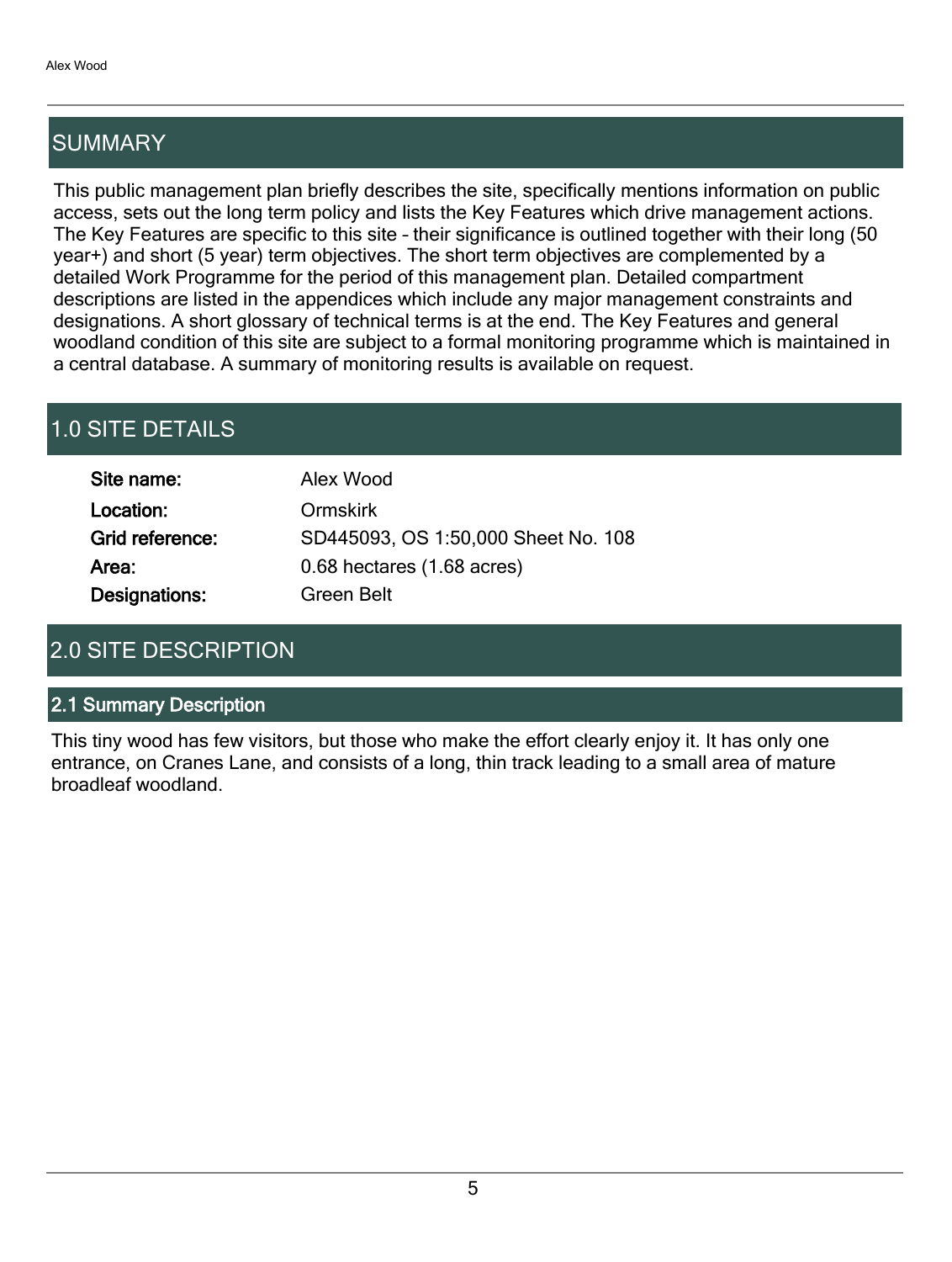#### 2.2 Extended Description

Alex Wood is located in in a rural, intensively cultivated arable part of Lancashire, halfway along a track that is used mainly to access local houses. To the south is a house and garden, and to the west, north and east are arable fields. Concentrations of both ancient woodland and secondary woodland are low in West Lancashire. The site is on Cranes Lane which is a long, poorly surfaced un-metalled private road and also a public footpath. It is possible to drive to the wood's entrance with a car, with care, otherwise park when just turning into the Lane, and walk. Cranes Lane connects with the public highways of Castle Lane to the west, and Hall Lane to the east. The shortest route is from Hall Lane, which is the B5240 between Ring o' Bells and Blaguegate. Halfway between these two hamlets, Cranes Lane (which is signposted) leads directly westwards. Follow this for about mile, when woodland appears on both sides. Alex Wood is on the right hand (north) side, just beyond a house.

The land the wood occupies is flat in nature and contains a small seasonal pond; the soil is shallow glaciofluvial deposits overlying reddish till.

The mature trees are even-aged, predominantly sycamore with a few oak. There is one very old oak and one large hybrid black poplar. The under storey is quite dense in places, and consists of elder, hawthorn, blackthorn, hazel and regeneration of elm and rhododendron. There is a scattering of younger trees, planted in 1988 which are ash, silver birch, cherry, rowan and hazel. On acquisition the wood also contained several mature elm but these died from Dutch elm disease. Flora found within Alex Wood includes Red Campion, Creeping Buttercup, Ivy, Cleavers and Broad Buckler Fern.

Management access to the site is poor due to the fact that the path is often wet and not suitable for use with mechanised equipment such as diggers or chippers. There is joint responsibility for the boundaries, which are hedges, to the east and west. All other boundaries are Woodland Trust responsibility.

The site was gifted to the Woodland Trust in two parts, in 1985 and 1991 by Miss Nancy Wiggins; a neighbour (now deceased). Little is known about the woodlands history prior to Woodland Trust ownership; it's highly likely that the woodland was planted for game cover.

The Woodland has two key features Informal Public Access and Secondary Woodland. It also contains one very old oak tree which is a conservation feature of the site and a seasonal pond.

Public Access is via a squeeze stile at the entrance, there is also a management gate and Woodland Trust sign. From this a track leads to the wood. The wood only has this one entrance, and no real paths around it, as it is visited infrequently, by local people. Despite its small size the wood is well known locally and local people have been interested and helpful in caring for it. Alex Wood functions mainly as a landscape feature and wildlife refuge in the very flat and intensively farmed landscape, and has very few visitors actually going into the wood. However, those that do clearly enjoy it. Together with other very small woods it gives the impression of a more wooded landscape.

### 3.0 PUBLIC ACCESS INFORMATION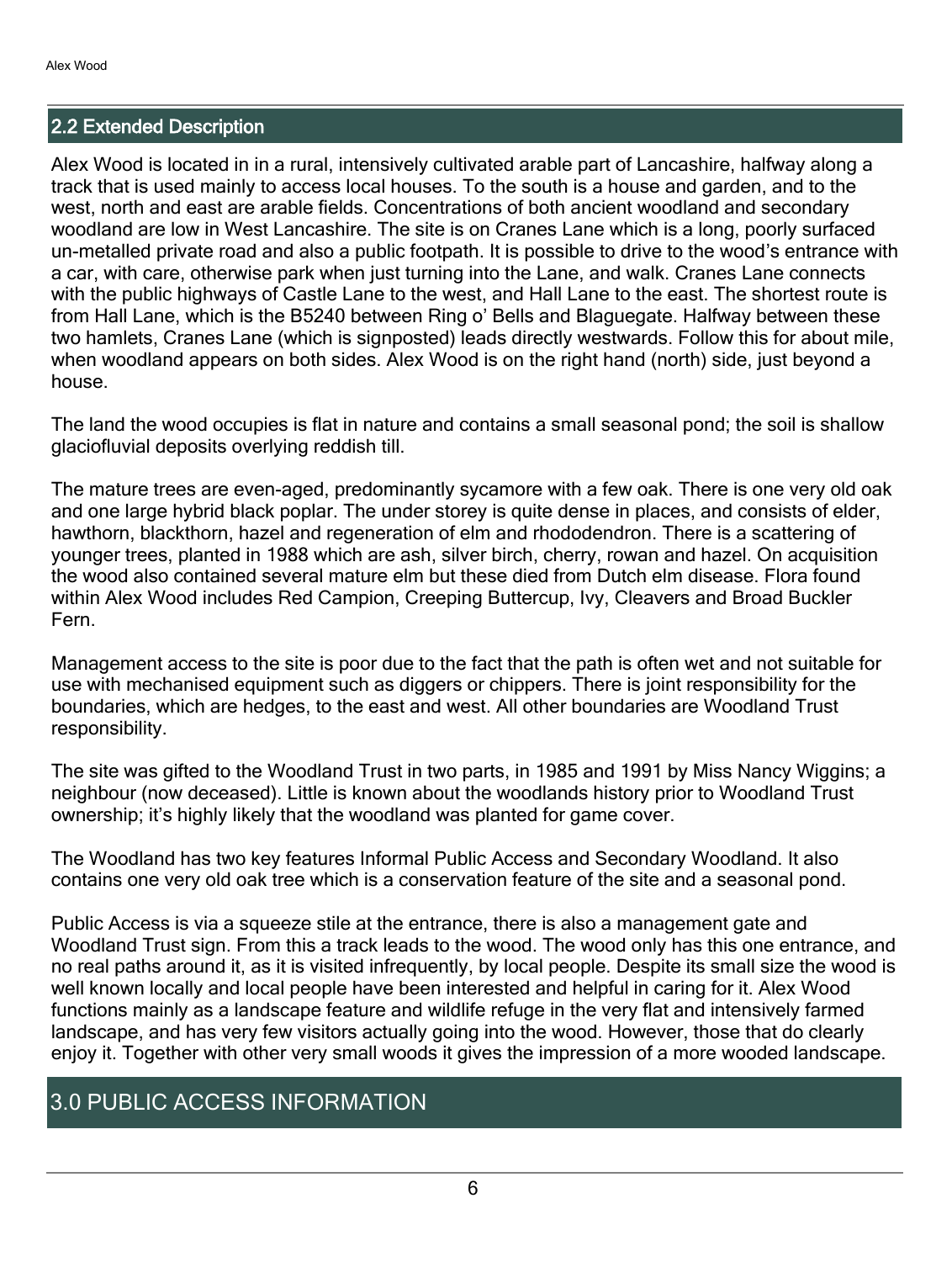#### 3.1 Getting there

Alex Wood is on Cranes Lane which is a long, poorly surfaced un-metalled private road and also a public footpath. It is possible to drive to the wood's entrance with a car, with care, otherwise park when just turning into the Lane, and walk. Cranes Lane connects with the public highways of Castle Lane to the west, and Hall Lane to the east. The shortest route is from Hall Lane, which is the B5240 between Ring o' Bells and Blaguegate. Halfway between these two hamlets, Cranes Lane (which is signposted) leads directly westwards. Follow this for about  $\frac{1}{2}$  mile, when woodland appears on both sides. Alex Wood is on the right hand (north) side, just beyond a house. There is gate, squeeze stile and Woodland Trust sign at the entrance. From this a track leads to the wood. The wood only has this one entrance and a grassed management track/path. The woodland itself has no marked paths around it.

Parking is available on Cranes Lane but may be limited.

Nearest public toilet: No public toilets are known to be located within 5 miles of the site.

Nearest bus stop: Located at Westhead, opposite Castle Lane which is approximately 1 mile from the wood. Further information about public transport is available from Travelinewww.traveline.org.uk or phone 0870 608 2 608

3.2 Access / Walks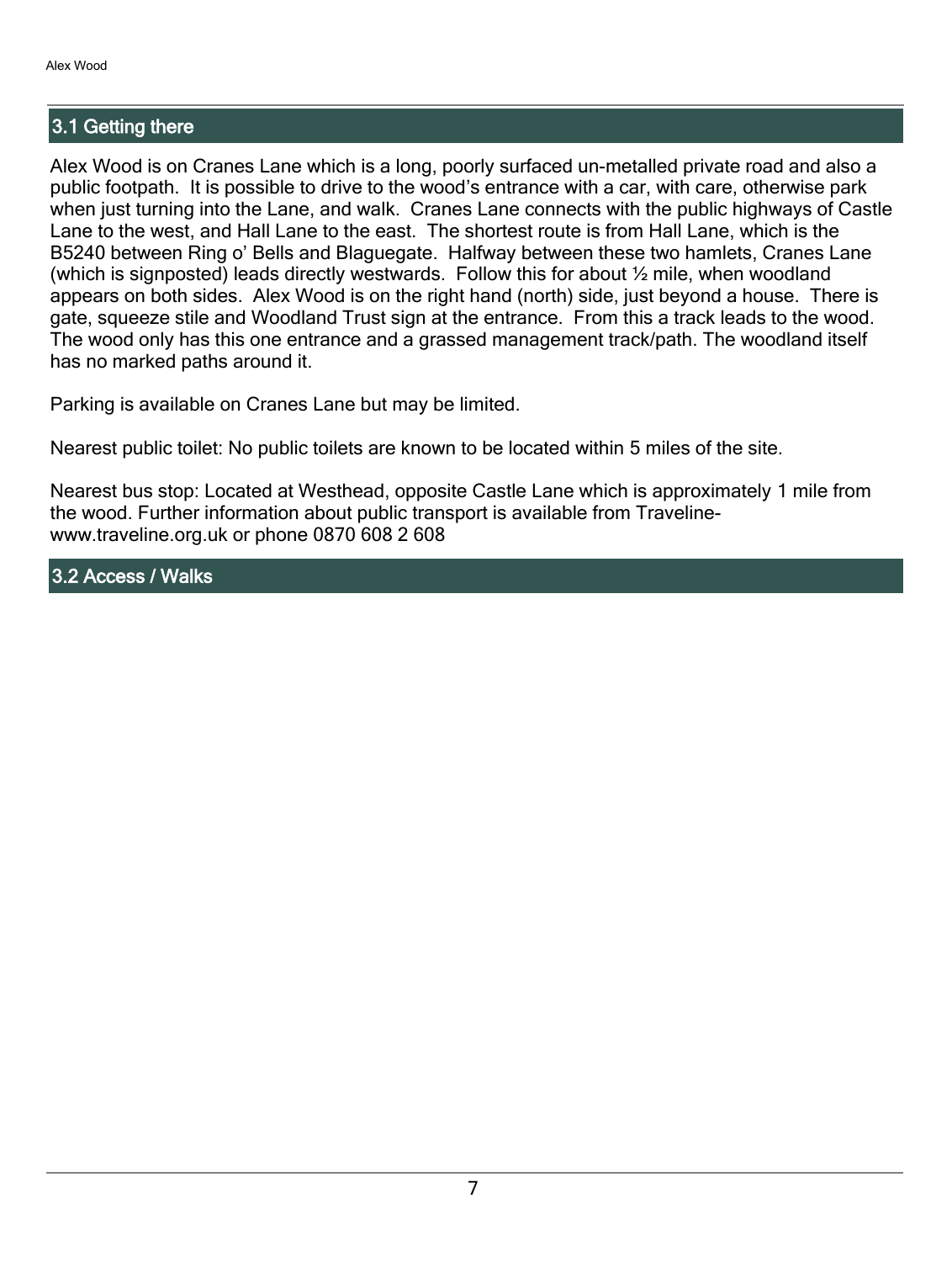# 4.0 LONG TERM POLICY

Alex Wood will be allowed to grow and develop naturally, as a refuge for wildlife. The wood will be managed as high forest of mixed broadleaves, including non-native trees common to the local area. It will be managed predominantly as a landscape and conservation feature, through minimal intervention. Gaps will be created in the canopy due to senescence and tree safety operations.

The old oak will be retained and conserved as it is becoming a veteran tree. If unsafe, tree surgery should be considered rather than felling. Halo thinning around it may also be necessary to maintain sufficient light.

Low key public access will continue to be provided at a level which is appropriate for a small quiet woodland.

Statutory obligations will continue to be met with respect to managing tree safety and ensuring public access via the permissive path.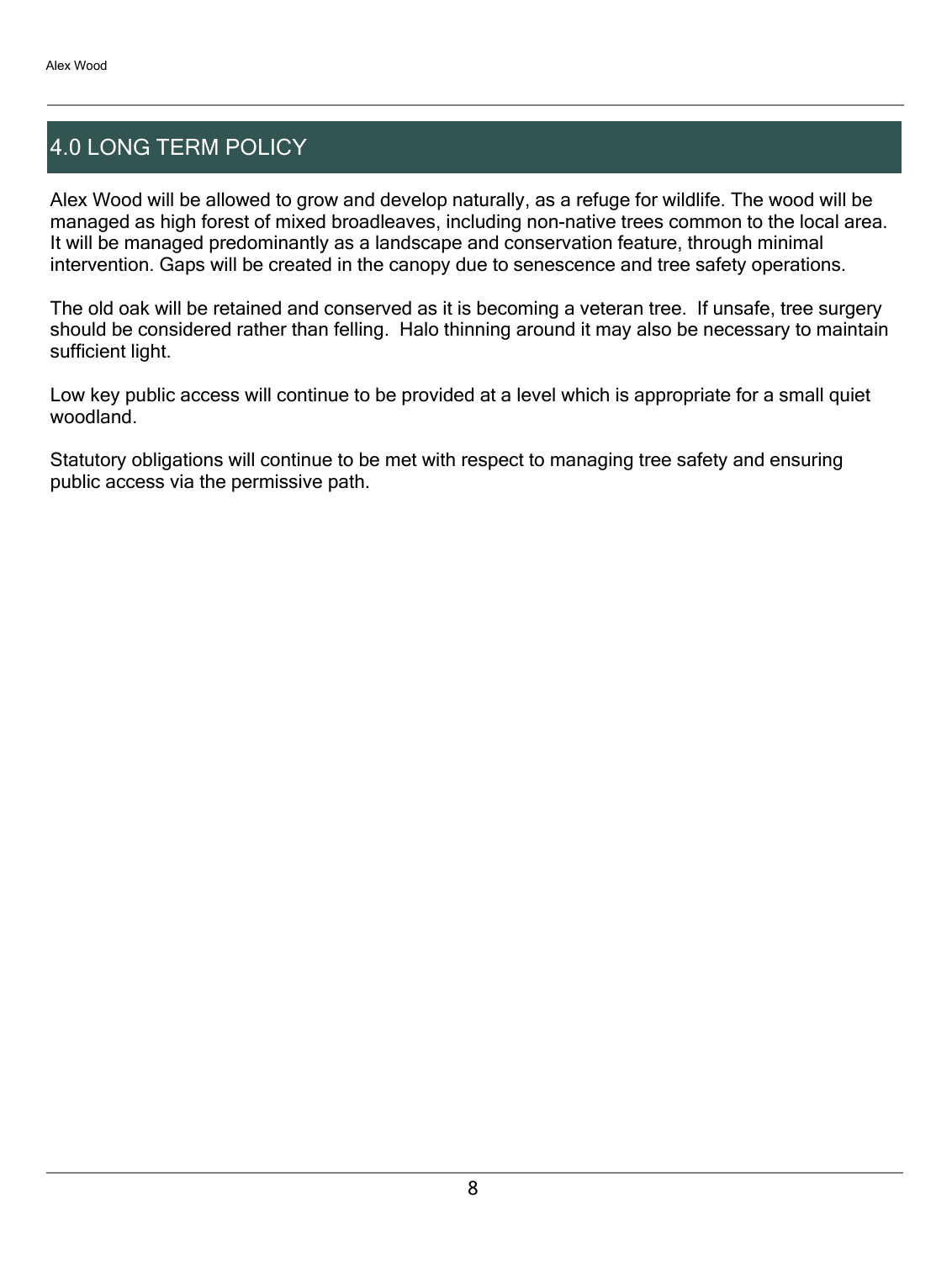# 5.0 KEY FEATURES

The Key Features of the site are identified and described below. They encapsulate what is important about the site. The short and long-term objectives are stated and any management necessary to maintain and improve the Key Feature.

#### 5.1 Natural Secondary Woodland

#### **Description**

Mature broadleaved woodland on land that is virtually flat, very sandy, and poorly drained. It is in a rural, intensively cultivated arable part of Lancashire, halfway along a track that is used mainly to access local houses. To the south is a house and garden, and to the west, north and east are arable fields. The mature trees are even-aged, predominantly sycamore with a few oak. There is one very old oak and one large hybrid black poplar. The understorey is quite dense in places, and consists of elder, hawthorn, blackthorn, hazel and regeneration of elm. There is a scattering of younger broadleaved trees planted in 1988.

#### **Significance**

The wood is important as a landscape and conservation feature, and is used as a minor refuge for common woodland species. Together with other very small woods it gives the impression of a more wooded landscape.

#### Opportunities & Constraints

The wood is very small and almost entirely surrounded by intensively cultivated arable fields, which limits its conservation value to robust, common, or mobile species. There appear to be very few opportunities to alter this, as the surrounding farmland is high grade very productive and intensively farmed. Regeneration and survival of young trees may be difficult, due partly to shading but also to the fluctuating and poor drainage on the sandy soil.

#### Factors Causing Change

Ash dieback

#### Long term Objective (50 years+)

Maintain a broadleaved high forest as a local conservation and landscape feature.

Short term management Objectives for the plan period (5 years)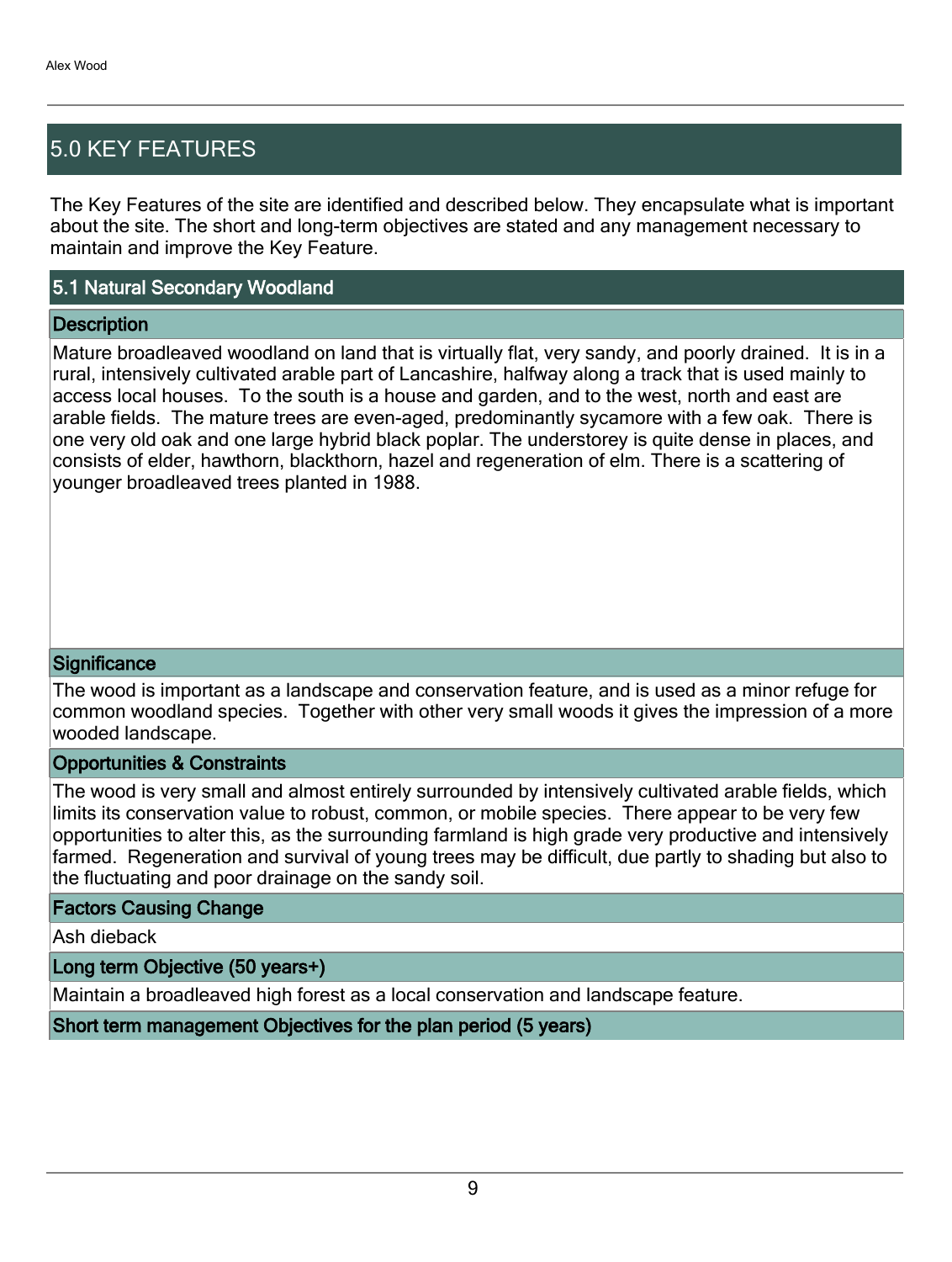It is expected that tree safety work will continue to create gaps for natural regeneration to colonise within the woodland. A Woodland Condition Assessment will be carried out in the final year of the current plan period. This will make recommendations as to the management of the site, key elements of which are likely to include the effects of ash disease and the development of natural regeneration. Ash make up a very small component of the canopy of this woodland so the impact of Chalara is likely to be minimal.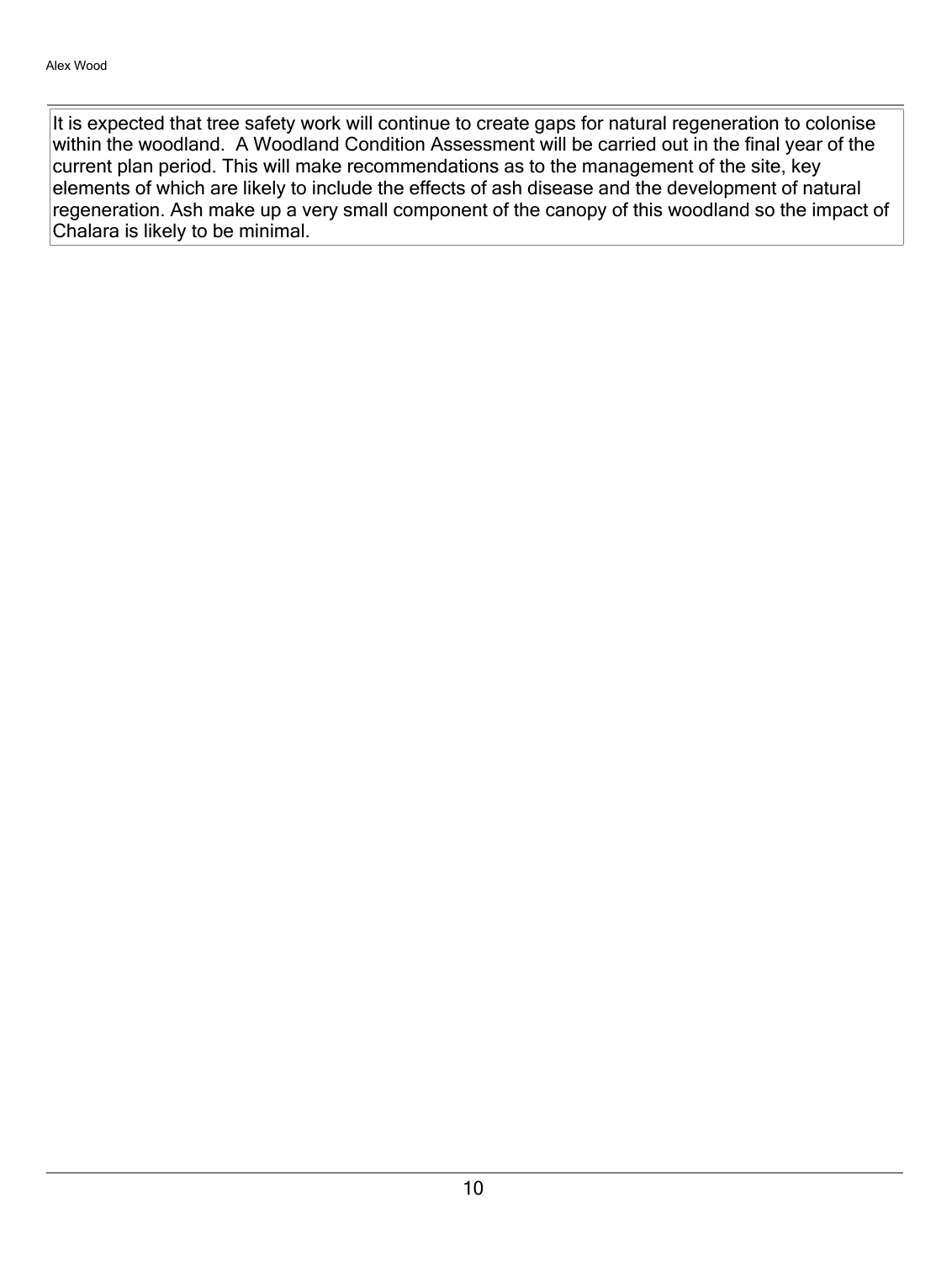#### 5.2 Informal Public Access

#### **Description**

Alex Wood has one main entrance off Cranes Lane where there is gate, pedestrian squeeze stile and a Woodland Trust sign. From this a linear grass track leads into the wood for approximately 200 metres, the wood does not have a circular route and does not link into any Public Rights Of Way.

#### **Significance**

Despite its small size the wood is well known locally and local people have been interested and helpful in caring for it. Together with other very small woods it gives the impression of a more wooded landscape.

#### Opportunities & Constraints

Alex Wood is very small, is in a quiet, not very accessible or well visited rural area, has only 1 entrance and virtually no paths. It is therefore, not likely to attract or be noticed by many visitors, apart from local people.

#### Factors Causing Change

#### Long term Objective (50 years+)

Public Access will be maintained at its current level at least, with one entrance and path leading to the wood.

#### Short term management Objectives for the plan period (5 years)

Signs or plaques welcoming the general public to make use of the site will be maintained at the entrance points. Vegetation encroaching onto paths will be cut back and annual maintenance of all woodland fixtures; including, signs, gates, and fences will be undertaken. The site will be kept clear of litter and fly tipping.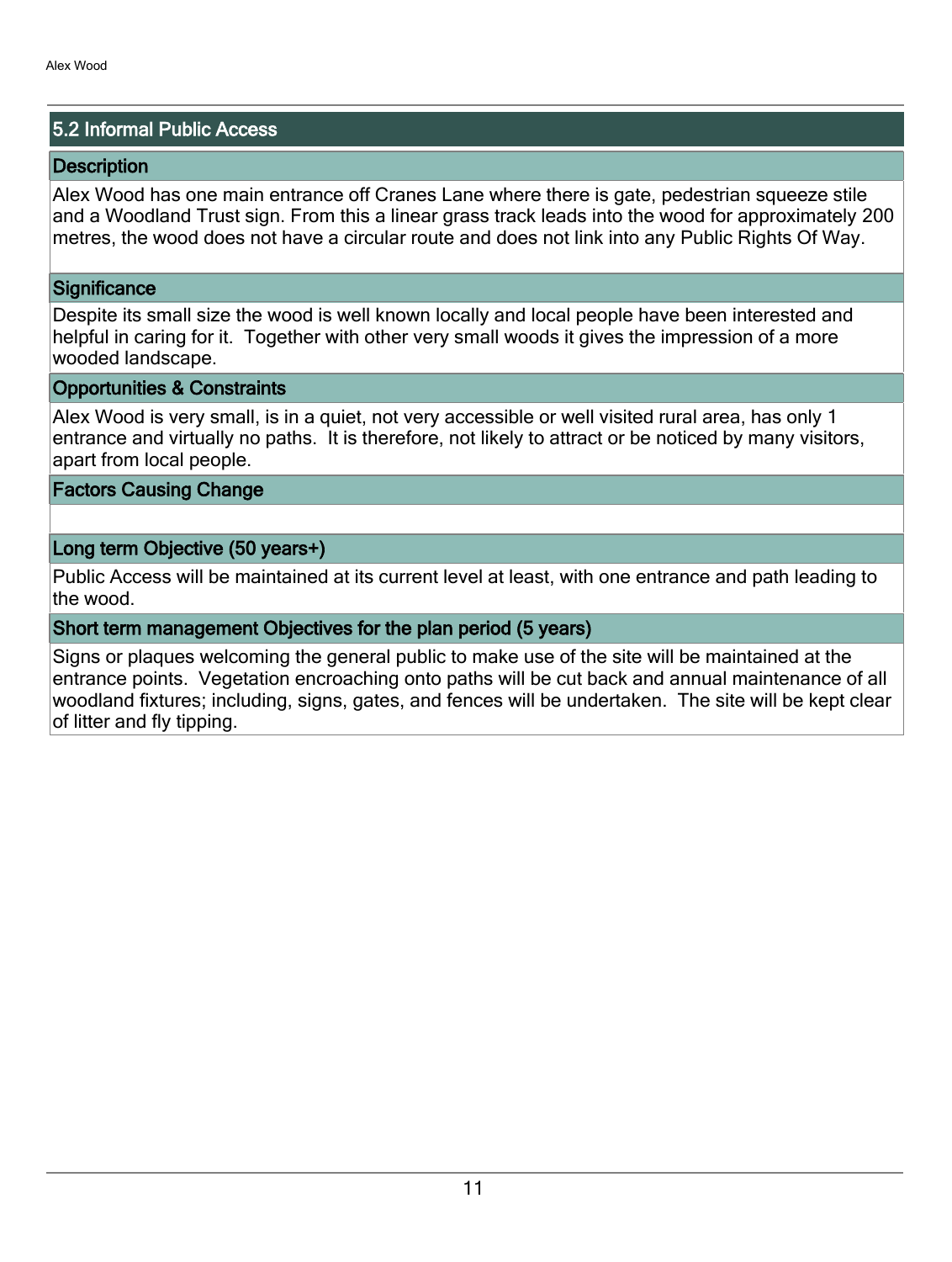| <b>6.0 WORK PROGRAMME</b> |                     |                    |        |  |  |  |  |  |  |
|---------------------------|---------------------|--------------------|--------|--|--|--|--|--|--|
| Year                      | <b>Type of Work</b> | <b>Description</b> | Due By |  |  |  |  |  |  |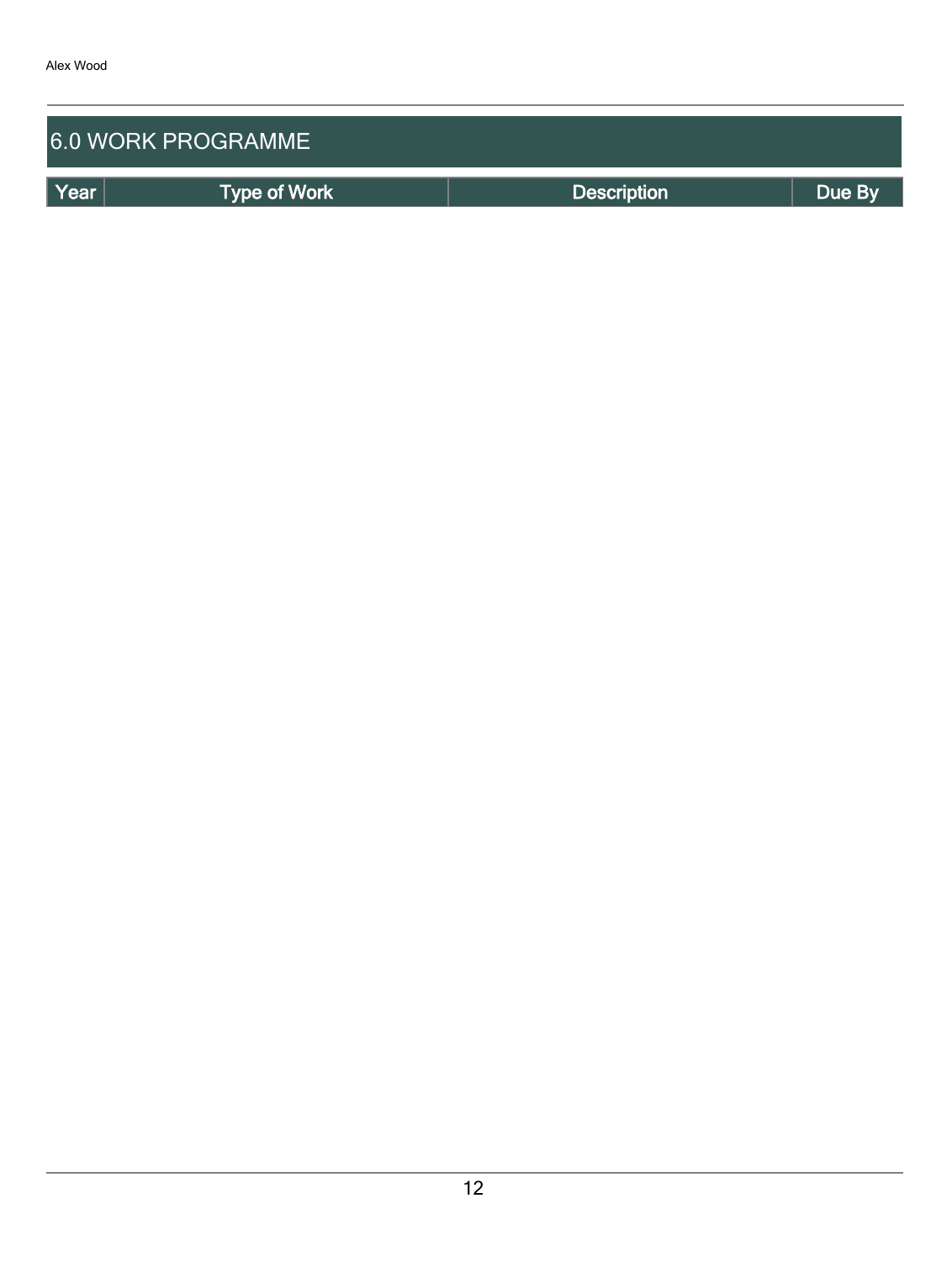# APPENDIX 1: COMPARTMENT DESCRIPTIONS

| Cpt<br>No.                                                                                                                                                                                                                                                                                                                                                                                                                                                                                                                                                                                                                                                                                                                                                                       | Area<br>(ha) | <b>Main</b><br><b>Species</b> | Year | <b>Management</b><br>Regime | <b>Major</b><br><b>Management</b><br><b>Constraints</b>          | <b>Key Features</b><br><b>Present</b>                                     | <b>Designations</b> |  |  |
|----------------------------------------------------------------------------------------------------------------------------------------------------------------------------------------------------------------------------------------------------------------------------------------------------------------------------------------------------------------------------------------------------------------------------------------------------------------------------------------------------------------------------------------------------------------------------------------------------------------------------------------------------------------------------------------------------------------------------------------------------------------------------------|--------------|-------------------------------|------|-----------------------------|------------------------------------------------------------------|---------------------------------------------------------------------------|---------------------|--|--|
| 1a                                                                                                                                                                                                                                                                                                                                                                                                                                                                                                                                                                                                                                                                                                                                                                               | 0.68         | Sycamor  <br>е                |      | 1940 High forest            | Site structure,<br>location, natural<br>features &<br>vegetation | Informal Public Green Belt<br>Access,<br>Natural<br>Secondary<br>Woodland |                     |  |  |
| The wood is 0.68 hectares (1.68 acres) in size and consists of a long, thin track leading to a small,<br>square-shaped mature broadleaved woodland. It is in a rural, intensively cultivated arable part of<br>Lancashire, halfway along a track that is used mainly to access local houses. To the south is a<br>house and garden, and to the west, north and east are arable fields. The mature trees are even-<br>aged, predominantly sycamore, with a few oak. There is one very old oak and one large hybrid<br>black poplar. The understory is quite dense in places, and consists of elder, hawthorn, blackthorn,<br>hazel and regeneration of elm. There is a scattering of younger trees, planted in 1988 which are<br>ash, silver birch, wild cherry, rowan and hazel. |              |                               |      |                             |                                                                  |                                                                           |                     |  |  |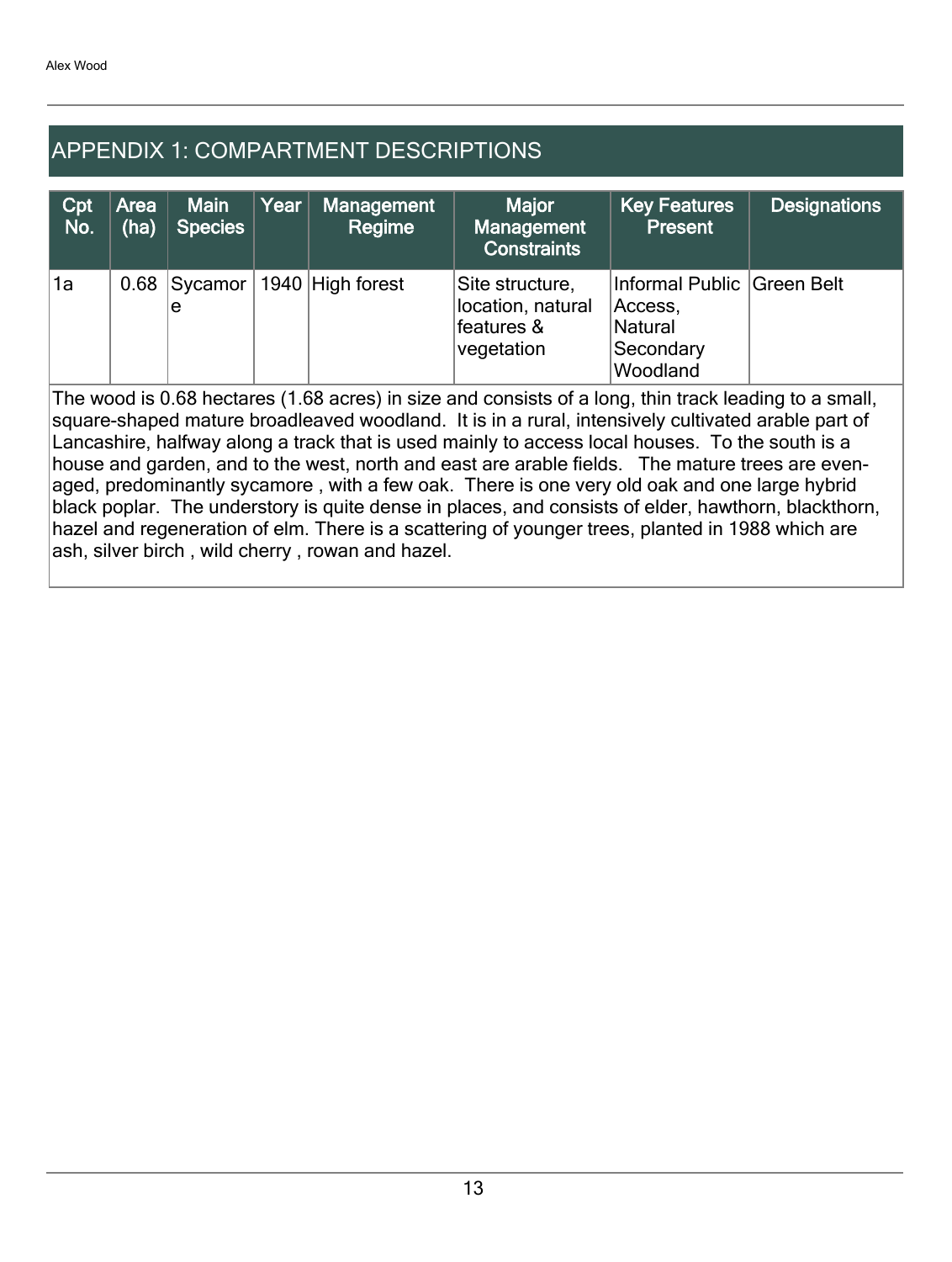# **GLOSSARY**

#### Ancient Woodland

Ancient woods are defined as those where there has been continuous woodland cover since at least 1600 AD. In Scotland ancient woods are defined strictly as sites shown as semi-natural woodland on the 'Roy' maps (a military survey carried out in 1750 AD, which is the best source of historical map evidence) and as woodland all subsequent maps. However, they have been combined with long-established woods of semi-natural origin (originating from between 1750 and 1860) into a single category of Ancient Semi-Natural Woodland to take account of uncertainties in their identification. Ancient woods include Ancient Semi-Natural Woodland and plantations on Ancient Woodland Sites (see below). May support many species that are only found in ancient woodland.

#### Ancient Semi - Natural Woodland

Stands in ancient woods defined as those consisting predominantly of native trees and shrubs that have not obviously been planted, which have arisen from natural regeneration or coppice regrowth.

#### Ancient Woodland Site

Stands in ancient woods that have been converted to plantations, of coniferous, broadleaved or mixed species, usually for timber production, including plantations of native species planted so closely together that any semi-natural elements of the understorey have been suppressed.

#### Beating Up

Replacing any newly planted trees that have died in the first few years after planting.

#### **Broadleaf**

A tree having broad leaves (such as oak) rather than needles found on conifers (such as Scots pine).

#### **Canopy**

The uppermost layer of vegetation in a woodland, or the upper foliage and branches of an individual tree.

#### Clearfell

Felling of all trees within a defined area.

#### **Compartment**

Permanent management division of a woodland, usually defined on site by permanent features such as roads. See Sub-compartments.

#### **Conifer**

A tree having needles, rather than broadleaves, and typically bearing cones.

### Continuous Cover forestry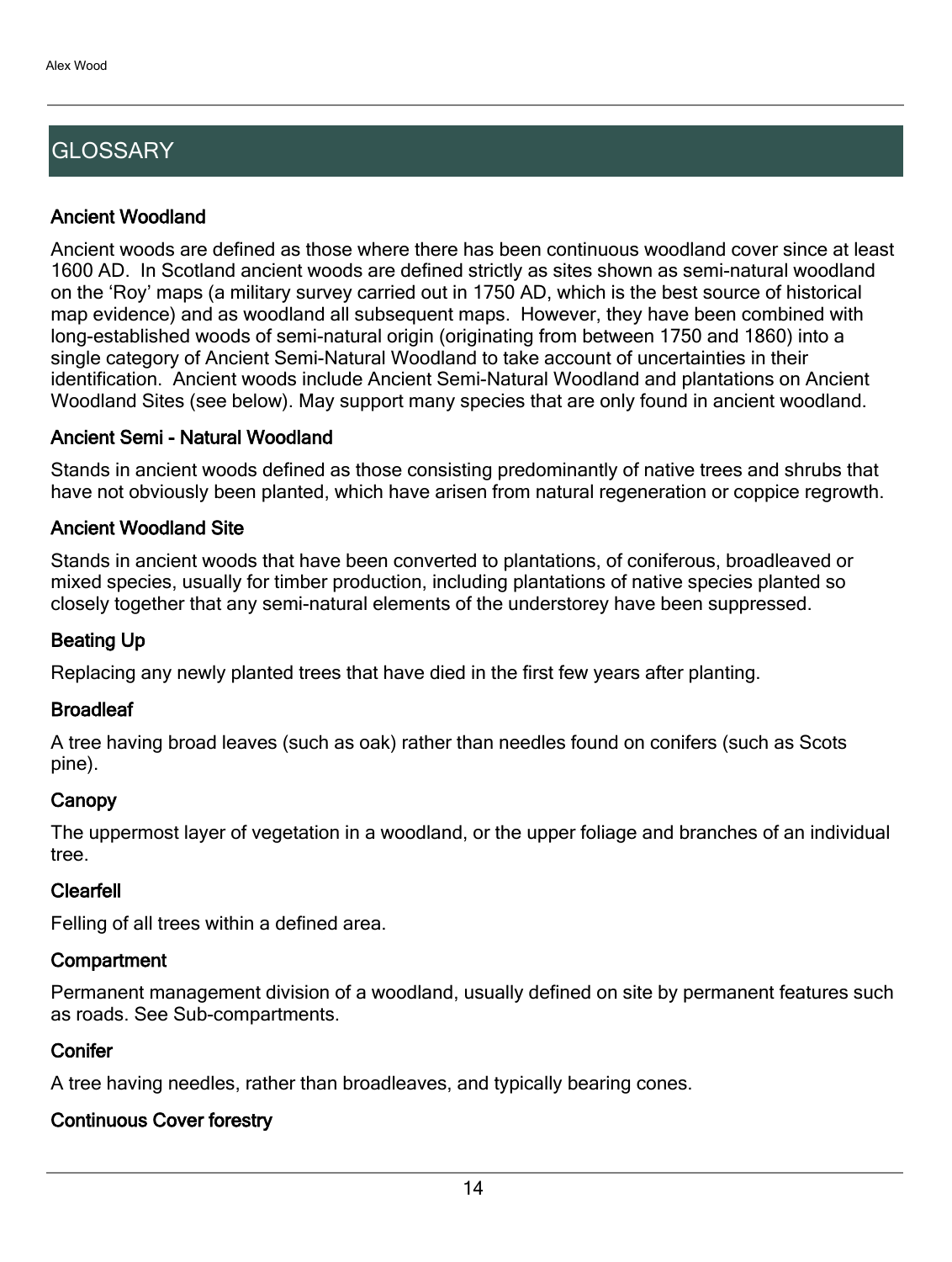A term used for managing woods to ensure that there are groups or individual trees of different ages scattered over the whole wood and that some mature tree cover is always maintained. Management is by repeated thinning and no large areas are ever completely felled all at once.

#### **Coppice**

Trees which are cut back to ground levels at regular intervals (3-25 years).

#### Exotic (non-native) Species

Species originating from other countries (or other parts of the UK) that have been introduced by humans, deliberately or accidentally.

#### Field Layer

Layer of small, non-woody herbaceous plants such as bluebells.

#### Group Fell

The felling of a small group of trees, often to promote natural regeneration or allow planting.

#### Long Term Retention

Discrete groups of trees (or in some cases single trees) that are retained significantly past their economic felling age. Operations may still be carried out within them and thinning is often necessary to maintain stability.

#### Minimum Intervention

Areas where no operations (such as thinning) will take place other than to protect public safety or possibly to control invasive exotic species.

#### Mixed Woodland

Woodland made up of broadleaved and coniferous trees.

#### National vegetation classification (NVC)

A classification scheme that allows an area of vegetation to be assigned to the standardised type that best matches the combination of plant species that it contains. All woodlands in the UK can be described as being one of 18 main woodland types (W1 - W18), which principally reflect soil and climatic conditions. For example, Upland Oakwoods are type W11, and normally occur on well drained infertile soils in the cooler and wetter north and west of Britain. Each main type can be subdivided into numerous subtypes. Most real woods contain more than one type or sub-type and inevitably some woods are intermediate in character and can't be properly described by any sub type.

#### Native Species

Species that arrived in Britain without human assistance.

#### Natural Regeneration

Naturally grown trees from seeds falling from mature trees. Also regeneration from coppicing and suckering.